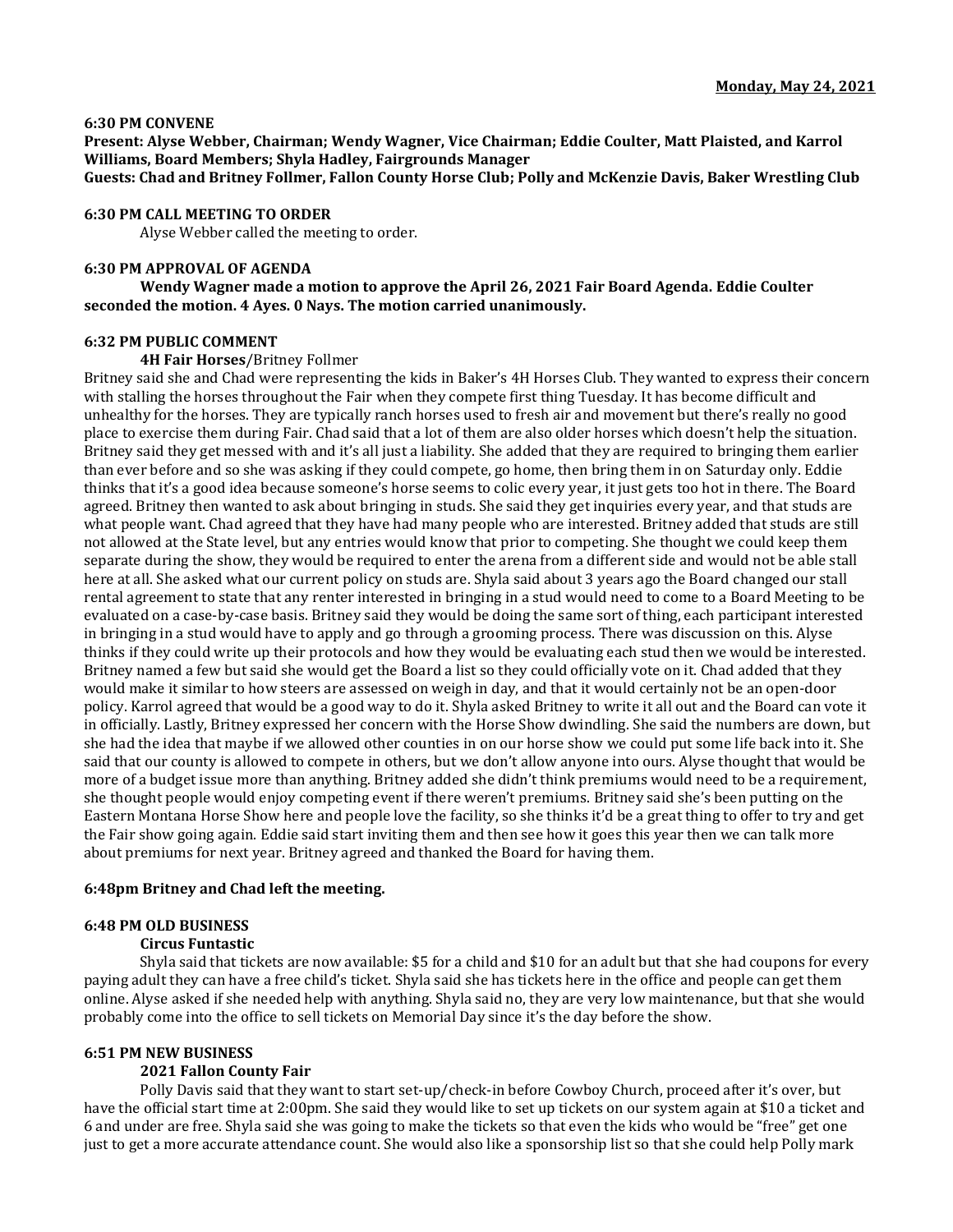those people off and to know how many "comped" tickets need to be accounted for. Polly said she'd work on that, she added that contestants and some family would get wristbands to be able to sit by the roping boxes but everyone else needs to be out of the pit area. Eddie said they could always lock the airport road entrance if that would help save on ticket takers. Polly said they'd start charging for tickets at about 12:00pm using our system and booth. She said to let her know what the fee will be this year and if it's separate, what the cleaning crew would cost them. Polly added that they would still have a crew to go through the arena to clean up debris. She said if she forgot anything else, that they have a meeting coming up on Wednesday at the Legion at 7pm. Shyla said she's willing to meet up with the ticket takers prior to "opening time" to help with any questions if they wanted. Polly said she'd talk to Tammy Reetz about that. Shyla asked about the dunk tank. Polly said they will not be doing the dunk tank this year. Shyla said there will be bleachers on the stage but not the cement pad in front of the grandstands. Polly said that sounded good. Shyla said to send her schedule and graphics and she will help promote it.

## **7:13pm Polly and McKenzie left the meeting.**

Shyla asked what the Board would like to charge the Wrestling Club. Eddie ask what the cleaners charge. Shyla said it would come out to about \$2,000 per day. Alyse thinks we need to add in the cleaner cost. Karrol asked if we get a percentage of ticket sales. Shyla said no. Wendy explained how they spend their earnings. Matt asked what we charged last year. Shyla said we didn't just because of covid we weren't sure how attendance would be. Eddie offered \$2,500 per day. Alyse agreed due to the cleaning fee and they are getting the full day now.

## **Matt Plaisted made a motion to change the Baker Wrestling Club Derby Fee to \$2,500. Karrol Williams seconded the motion. 4 Ayes. 0 Nays. The motion carried unanimously.**

Matt asked what time he should take off for Fair. Eddie said to for sure take Thursday off for slack. Eddie said he found some free stage music. He said his prices were \$1,000 for 3 hours per day if he gets his own hotel or \$800 for 3 hours per day if we get his hotel room. Christofer Thomas is his name and Eddie heard him play at the Bucking Horse Sale and said he was better than the main act. Shyla said we don't have any music currently lined up for the free stage. Eddie said he was really good at the bucking horse sale he thought maybe have them play before the rodeos Wendy thought it was a good idea. Eddie also met a videographer who was really impressive and had a super quick turnaround. There was discussion on this. Shyla said she always likes promotional things for social media. Eddie is going to ask for prices. Shyla is going to get more inflatable and game options ready for the next meeting.

## **2021 Montana High School Finals Rodeo**

Shyla asked the Board to take a look at the final schedule. Eddie said it looked good. Wendy asked what days we need help. There was discussion on this. Shyla asked if anyone wanted to line up Notaries. Alyse is going to ask around. Eddie said we need to put an alley way between the stalls and the rough stock pen, he got a quote from Frank's Archs and Sparks for \$3,300. He'd also like to get the stage railing fixed. Shyla confirmed that taking the stage railings in and out is dangerous. Eddie just wants to put them on a hinge so that they don't need to be taken off at all.

**Karrol Williams made a motin to approve Frank's Archs and Sparks implementing an alleyway in the rough stock pasture. Matt Plaisted seconded the motion. 4 Ayes. 0 Nays. The motion carried unanimously.**

## **Eddie Coulter made a motion to get the stage railing hinged by Frank's Archs and Sparks. Wendy Wagner seconded the motion. 4 Ayes. 0 Nays. The motion carried unanimously.**

Alyse asked about having Leslie do "old time" photos on Thursday and Friday. Shyla said we could just charge the vendor fee of \$50. The Board agreed. Shyla asked if anyone would want to help with Xtreme Bronc or Championship Round ticket taking. Wendy said she would do a little of both, Alyse can help Saturday. Monica is going to do the ATM. Shyla said she is struggling getting Hotel Rooms again. Wendy is going to talk to the Lakeside Hotel. Shyla asked if we need any hospitality items. Eddie said just water and maybe some cookies for the Cowboy Prom. Eddie is going to get an invoice from Vaughn for DJing. Stall Setup will be—Wednesday June 2, 6:00pm. Banner Setup will be—Monday June 7, 6:00pm. Eddie is going to get an air conditioner for the announcers stand.

## **PRCA Xtreme Broncs**

Shyla said the Tavern called for more information but otherwise she hasn't heard anything. The Board is going to start asking around Downtown. Shyla said the Chamber is good to go on the Calcutta, their Gambling Application was approved and she will be there to help if needed. Eddie said all 30 of the boot jack sponsors have been filled.